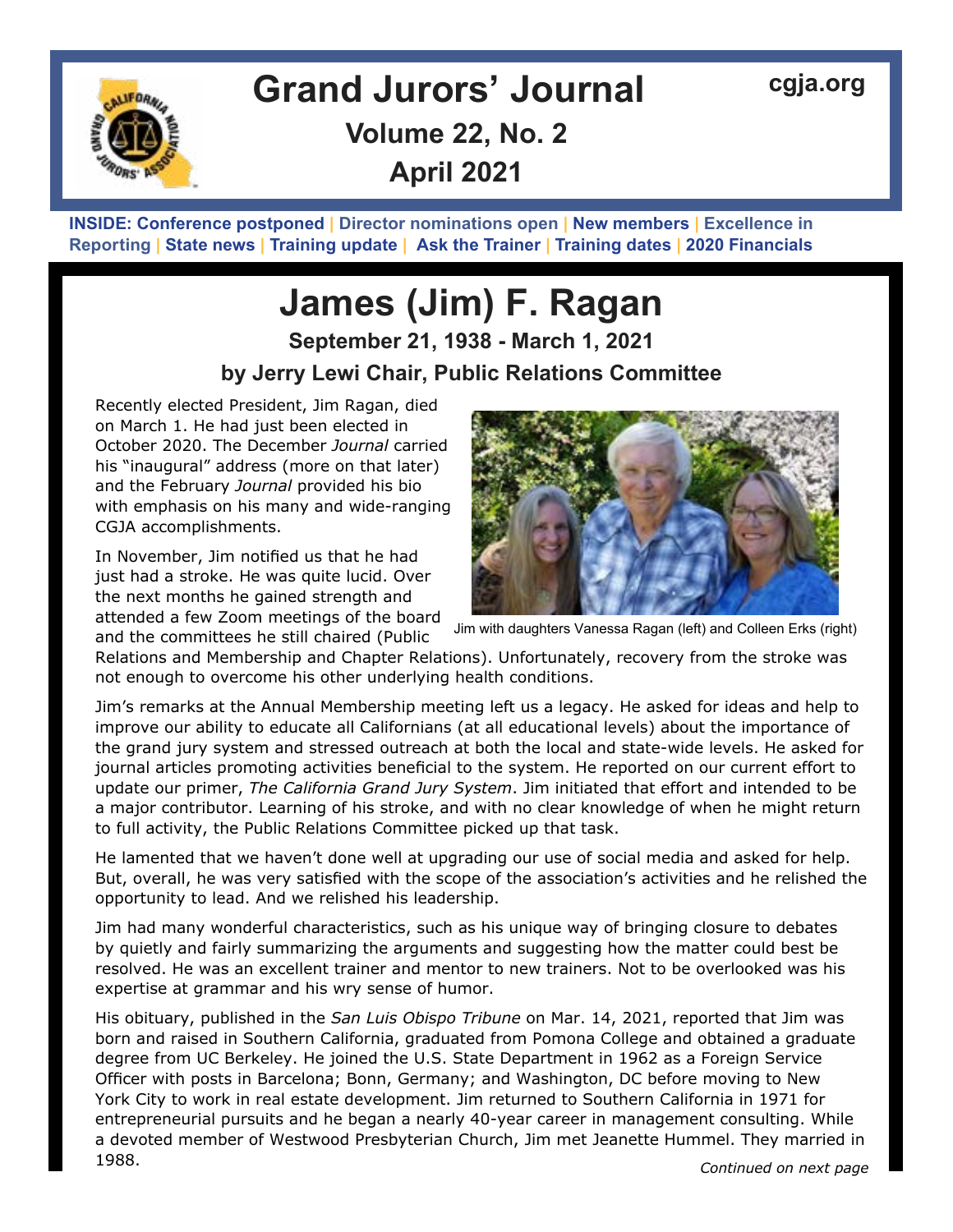**Jim Ragan –** *continued*

After both having raised families in Pacific Palisades, Jim and Jeanette moved to Cambria to enjoy the central coast and pursue their passion for traveling and community work. Jim taught a graduate level course on business negotiation at UC Irvine for many years and was known as an entertaining instructor.

His family held a memorial service in Cambria on March 19. Several CGJA members attended in person and many more via Zoom. It was well-attended; family and friends offered moving tributes. It was organized by Jim's daughter, Vanessa, along with his other daughter, son, daughter-in-law, and grandchildren. New things we learned about Jim were his love for the outdoors, joy in dressing up and acting in local theatrical productions and delight in pulling pranks on adults (but not his children).

Jim's love of community work is remembered by many organizations. He will be missed by those who love him and knew him to be a good, kind, witty man with a wry and teasing sense of humor who donated his time, money, and energy to the communities and causes that were important to him. As we at CGJA encounter problems and decisions, we are likely to wonder "What would Jim say?"

*Those wishing to make a donation to CGJA in memory of Jim may do so at* **[cgja.org/](https://www.cgja.org/donation ) [donation](https://www.cgja.org/donation )**

## **2021 Annual Conference Postponed by Lloyd Bell, Chair, Annual Conference Committee**

Due to the uncertainties that are being experienced with the COVID-19 vaccination effort in California, the CGJA Board of Directors has decided to postpone the 2021 CGJA Annual Conference, originally scheduled for October 24-25, 2021 at the Hilton in San Rafael. We anticipate that the 2022 Annual Conference will be held at the same San Rafael location in the fall of 2022 once everyone is comfortable meeting face-to-face again. Details will be announced once they are finalized. The board regrets having to take this action, but feels it is in the best interest of the health considerations of our members.

The Annual Conference Committee, in coordination with the Member and Chapter Relations Committee, will continue to plan for the Annual Membership Meeting that is required by our bylaws. The 2021 Annual Membership Meeting will be a virtual meeting, as was done last year, and will be held on October 25, 2021, from 1:00 to 3:00 p.m. Feedback from the record number of attendees of last year's Zoom meeting indicated that conducting business this way was wellreceived.

We are pleased to report that **Neil McCormick**, Executive Director of the **California Special Districts Association** has honored his commitment to visit with us and will be our keynote speaker to kick off the membership meeting. Although we hear from Neil during training, we haven't heard from him at an annual meeting since 2003.

Stay up to date by following information as it is posted on the **[Annual Conference webpage](https://www.cgja.org/annual-conference)**.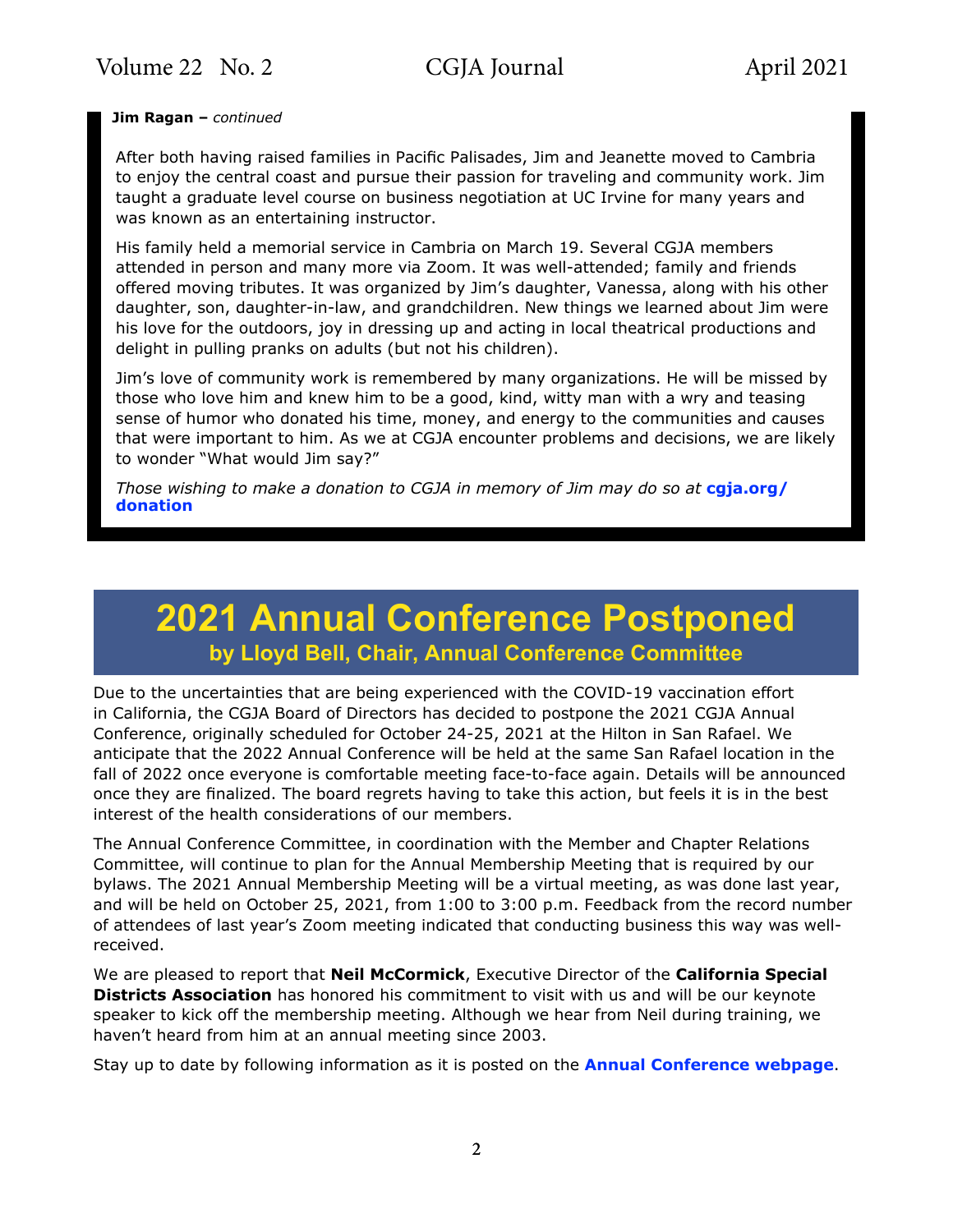<span id="page-2-0"></span>Volume 22 No. 2 CGJA Journal April 2021

# **Director Nominations Open**

### **by Shirley Boracci, Chair, Nominations and Elections Committee**

This is your invitation to become a candidate for the CGJA Board of Directors!<br>Nothing says you cannot nominate yourself. If this is not appealing to<br>you, maybe you know someone who would be ideal for this position.<br>The bo Nothing says you cannot nominate yourself. If this is not appealing to you, maybe you know someone who would be ideal for this position.

The board of directors consist of twelve members. Up to six new board members join the six current/continuing members overseeing the operations of CGJA. There are four members from each **[region](https://cgja.org/regions-map)**; two new members are elected or re-elected each year for a term of two years. Board members can serve three consecutive two-year terms. The term of office is November 1, 2021 to October 31, 2023.

Being a director is an extremely rewarding experience! You have direct input in how CGJA carries out its mission to promote, preserve and support the grand jury system. This is accomplished through training, education, and outreach in our communities. The board establishes management-related policies, makes decisions on major issues and generally oversees the association's activities. These actions are carried out through CGJA's standing committees.

Requirements:

- 1. Directors must be voting members of CGJA on July 31, 2021 and throughout their two-year term.
- 2. Directors must reside in the **[region](https://cgja.org/regions-map)** they represent.

It is desirable for directors to have some experience with CGJA chapters or committees.

### **Are you interested?**

The CGJA **[website](https://cgja.org/)** has loads of information. Using the pull-down menu, **About CGJA**, go to **Board of Directors** where you will see links to the current agenda and past minutes. Board meetings are held via Zoom and/or telephone on the fourth Tuesday of every month at 3 p.m. You are invited to attend!

### **Nominations are now open**. Send an email message to *[nominations@cgja.org](mailto:nominations%40cgja.org?subject=CGJA%20nomination)*

Timeline for 2021 nominations, voting, and reporting:

May 31 – nominations close

June 18 – candidate statement deadline (for inclusion in the August edition of the *Journal*).

- June 23 ballots submitted to the Board
- July 31 membership closes for eligibility to vote
- August  $1 -$  voting begins
- August 31 voting ends

September - ballots counted and reported to CGJA President, candidates and *Journal*

- October results published in the October *Journal*
- October 25 directors are introduced and given oath of office at Annual Meeting

Contact NEC members for more information regarding the nomination and election process:

| <b>Region</b>   | North.                 | <b>Central</b>       | South               |
|-----------------|------------------------|----------------------|---------------------|
| <b>Director</b> | <b>Shirley Boracci</b> | <b>Bob Finlayson</b> | <b>Larry Herbst</b> |
| Member          | <b>Ray Frisbee</b>     | Kati Martin          | <b>Lanny Larson</b> |

*Continued on next page*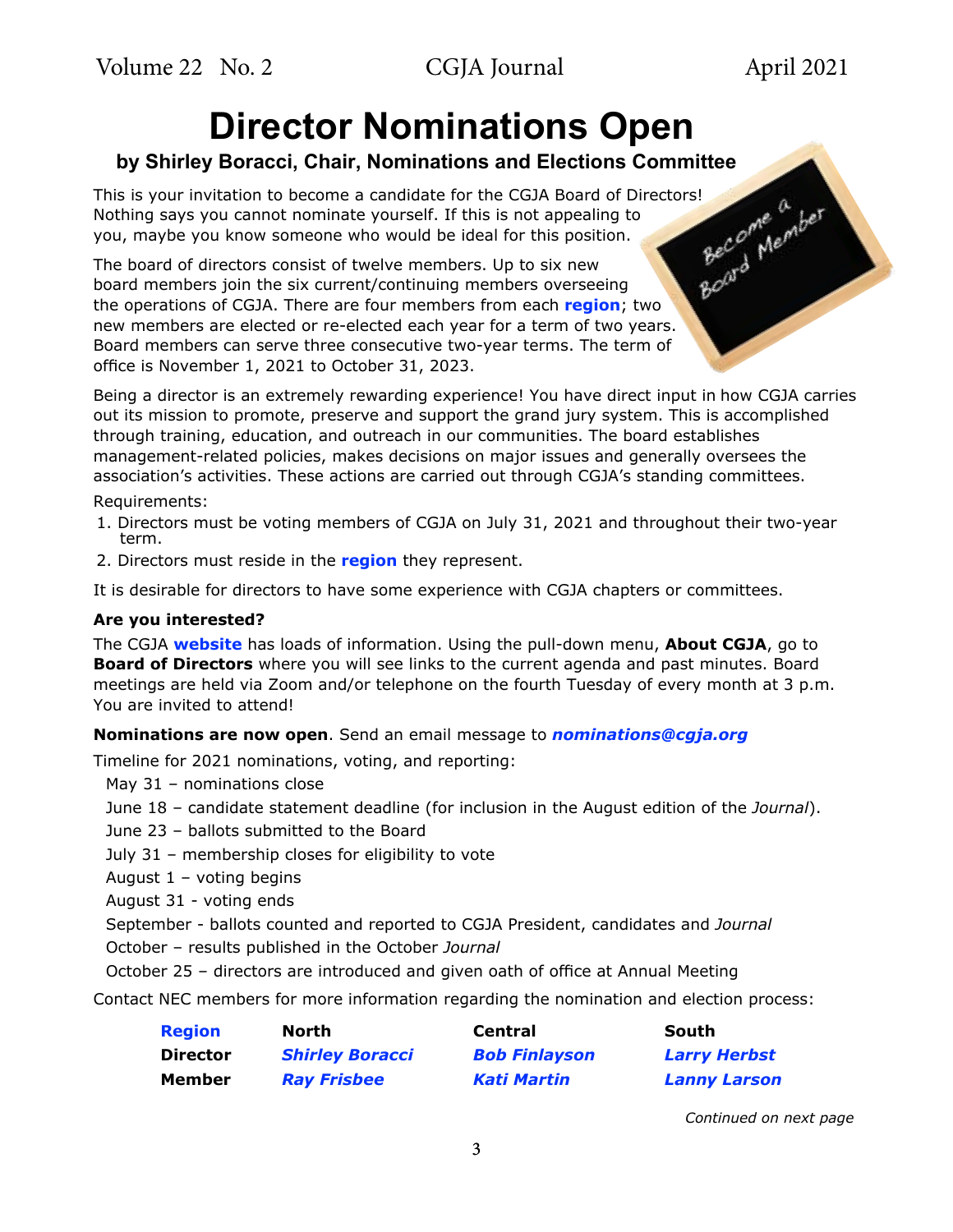### <span id="page-3-0"></span>**Nominations Open –** *continued*

### **CGJA Director Responsibilities**

### **CGJA Policy Manual §3.000, CGJA Directors and Officers**

### **3.10 Director Responsibilities**

The following are in addition to those duties outlined in Article 6 of the CGJA Bylaws:

- A. Directors shall attend all board meetings except when excused by the president. Directors shall participate in teleconference or face-to-face board meetings at their own expense. Directors may be removed from the board if they fail to participate in two consecutive board meetings or a total of four meetings in any twelve-month period, except when excused by the president for good cause.
- B. Directors shall read and review all agenda packet items in preparation for each board meeting.
- C. Directors shall attend the CGJA Annual Conference and Annual Meeting unless excused by the president and shall attend at their own expense.
- D. Each director shall be active on at least one of CGJA's committees.
- E. Directors shall monitor and, when necessary, promptly respond to email and voicemail communications regarding the business of the board and their committee(s).
- F. Directors shall avoid personal agendas and put personal differences aside in order to properly and fully satisfy their responsibility to serve the best interests of the association. Directors must become familiar with and be faithful to the association's missions and goals. Directors shall comply with the adopted Code of Conduct contained in the Directors' Handbook.
- G. Directors shall assume fiduciary responsibility for the association as required by law.

#### **CGJA Bylaws, Article 6, Directors**

#### **Section 4. Duties**

It shall be the duty of the directors to:

- (a) Perform any and all duties imposed on them collectively or individually by law, or pursuant to these bylaws and the board's adopted policies
- (b) Assume fiduciary responsibility for the corporation as required by law
- (c) Prescribe the duties and fix the compensation (if any) of all officers, agents, and employees of the corporation, except as otherwise provided in these bylaws
- (d) Supervise all officers, agents, and employees of the corporation to assure that their duties are performed properly
- (e) Meet at such times and places as required by these bylaws or the policy manual
- (f) Register their address, including any email address, with the secretary of the corporation
- (g) Approve the proposed annual ballot that includes a slate of qualified candidates for director
- (h) Elect officers of the corporation



#### **County Name**

Calaveras Trudy Craig Fresno William C. Smith Fresno Rick Juliana Glenn Kristi Rumble Riverside Thomas Gobrecht San Luis Obispo Henry Rible San Mateo Joseph Gruber Santa Barbara Barbara Chalmers Trinity Mark Dowdle Tulare Paul Pugh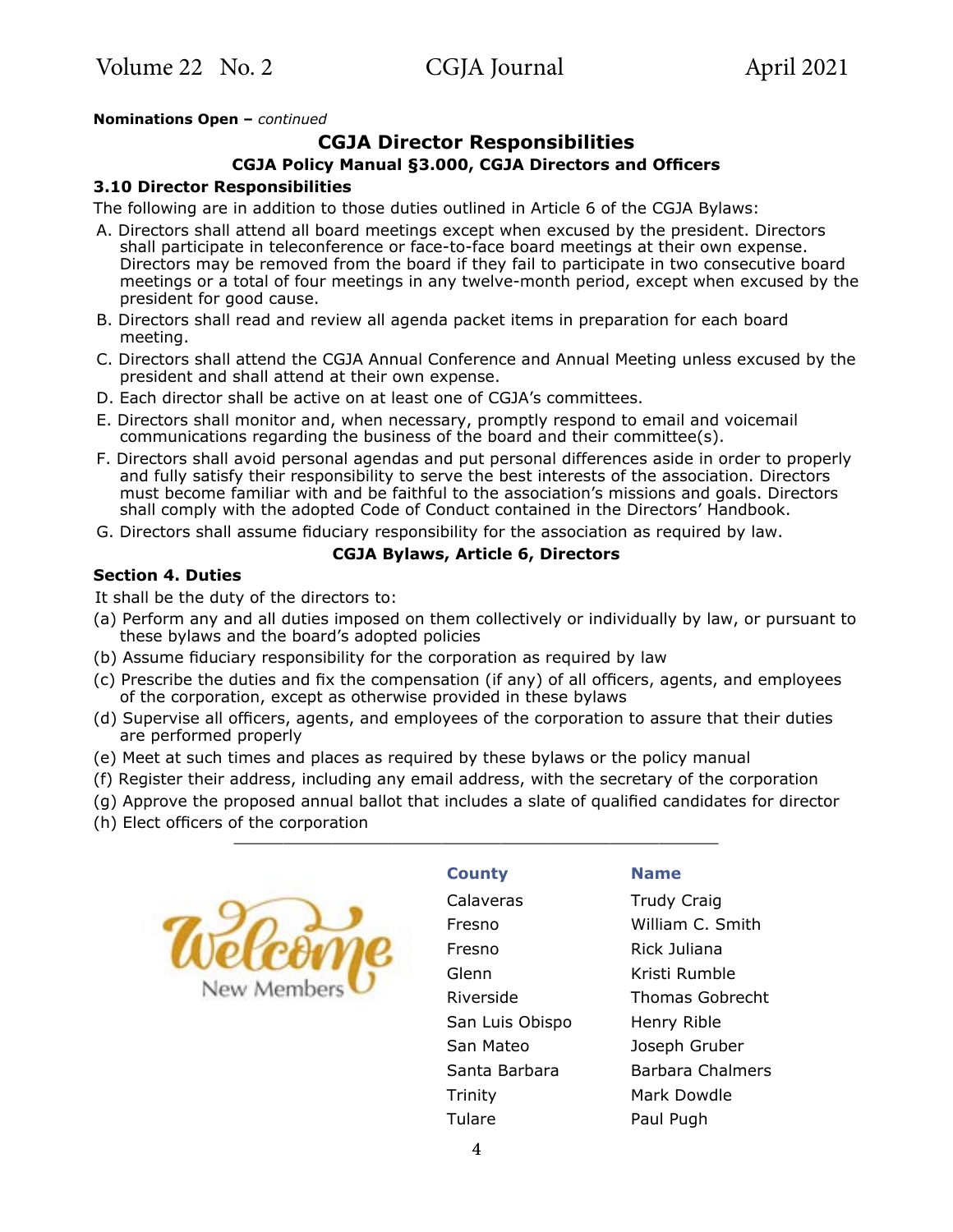# <span id="page-4-0"></span>**Nominations Now Open for**  *Excellence in Reporting* **Awards**

# **Best Report**

Once again it is time to give serious consideration to nominating an outstanding report for CGJA's Excellence in Reporting award. Reports issued in the precding five years are eligible.

The deadline for nominations is **June 30**. One nomination per county, please. This nomination can be combined with or made in addition to that for the Media Coverage Award (see accompanying article). The winner will be announced at the CGJA Membership Meeting in the fall.

Last year's winner was **[Wildfire](https://cgja.org/sites/default/files/wildfire_preparedness-a_new_approach.pdf)  [Preparedness: A New Approach](https://cgja.org/sites/default/files/wildfire_preparedness-a_new_approach.pdf)**, a report by the 2018-2019 Marin County Grand Jury. View the list of **[past winners](https://cgja.org/sites/default/files/2019_eir_past_awards.pdf])** (these download as PDFs).

The report will compete with other nominations based on the criteria shown below:

- Significance of the issue, topic rationale
- Clear description of the investigation
- Findings follow from verified facts contained in the body of the report
- Recommendations are based on the findings and are realistic
- Clarity of language, objectivity and fairness
- Identified problems and proposed practical solutions
- Impact on the citizenry
- Difficulty and thoroughness of the investigation
- Media coverage
- Agency responses to the report's findings and recommendations
- Positive changes to the community resulting from the report

Please review the above points carefully and assemble the necessary documentation. The most challenging tasks are 1) writing a rationale for why the report should receive the award, and 2) compiling the agency responses and supporting media reports.

# **Best Media Coverage**

Are you aware of outstanding grand jury coverage by a media outlet? If so, consider nominating it for CGJA's best media coverage (Excellence in Reporting) award. The award recognizes a reporter or media entity (print or digital) that provided outstanding coverage of a grand jury's report or the grand jury in general within the preceding five years.

Alex MacLean, reporter for *The Union Democrat*, earned the 2020 award for his numerous articles stemming from the 2017- 18 Tuolumne County Grand Jury's report "Tuolumne County Economic Development Authority." **[Click here](https://cgja.org/sites/default/files/2019_eir_past_awards.pdf)** (PDF) and scroll down to view the list of previous winners.

The deadline for nominations is **June 30**. This nomination can be combined with that for Best Grand Jury Report (see left).

Award criteria are the degree to which the nominee

- increased awareness of the county's current or recent civil grand jury.
- reported on the responses to grand jury report(s).
- educated the community about the civil grand jury system in general.
- covered the important aspects of the grand jury report(s).
- provided in-depth reporting vs. superficial account.
- offered extensive reporting (e.g., one-time versus multiple accounts and/or audience reach).

Additional credit is given for providing the public with information on how to obtain/ access grand jury reports, apply for local grand jury service, and submit complaints to the grand jury.

The nominator must provide a brief rationale for granting the award (consider the above criteria while writing it) and provide copies of the media articles or any other coverage.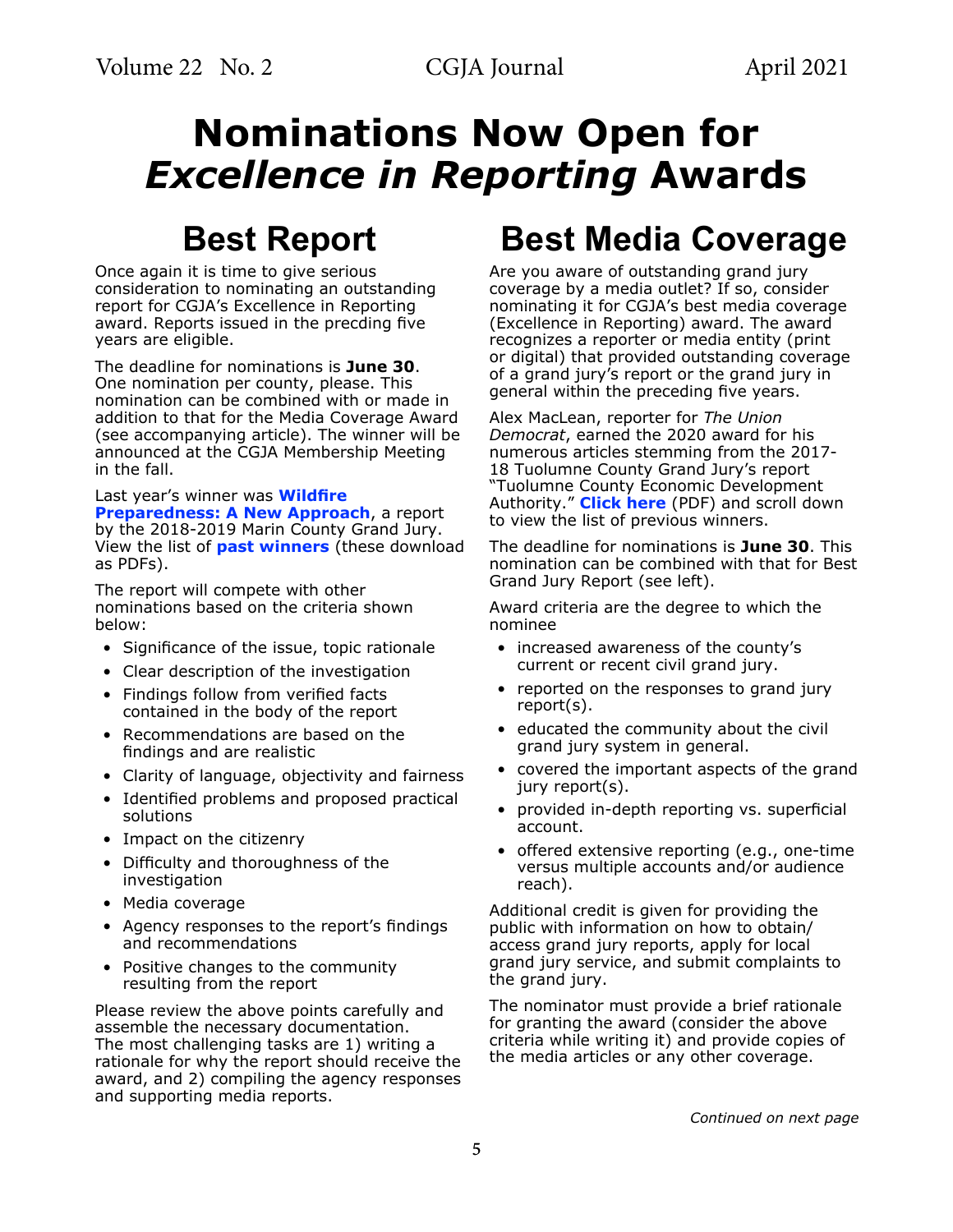### <span id="page-5-0"></span>**Excellence in Reporting Awards** – *continued*

Nominations may be made only by a CGJA chapter or association for its county. Where there is neither, nominations may be made by a CGJA member who resides in the county.

The submission process is online at the **Excellence in Reporting [webpage](https://cgja.org/excellence-reporting-award)**. From that page, you can download printer-friendly instructions, including the specific rating criteria used for evaluating the individual nominations.

We look forward to your submission(s) using the **NOMINATION FORM** link at the bottom of the website page.

*Please note* – while you may not think of a nominee now, you might in the future. Keep a file of media posts (online material may disappear over time) or newspaper clippings about grand jury reports and activities in your county.

# **News from Around the State**

### *from Placer*



The Placer County Board of Supervisors approved February as **Grand Jury Awareness Month**. Six current grand jurors were able to attend the meeting on January 26, 2021.

Foreperson Moore (front right) receives the proclamation from District 2 BOS Robert Weygandt (front left). The grand jury plays an important role in serving as the voice of the people, while also ensuring that local government operations are being conducted effectively and transparently. Learn more about the Placer County Grand Jury **[here](http://www.placer.courts.ca.gov/general-grandjury-info.shtml)**.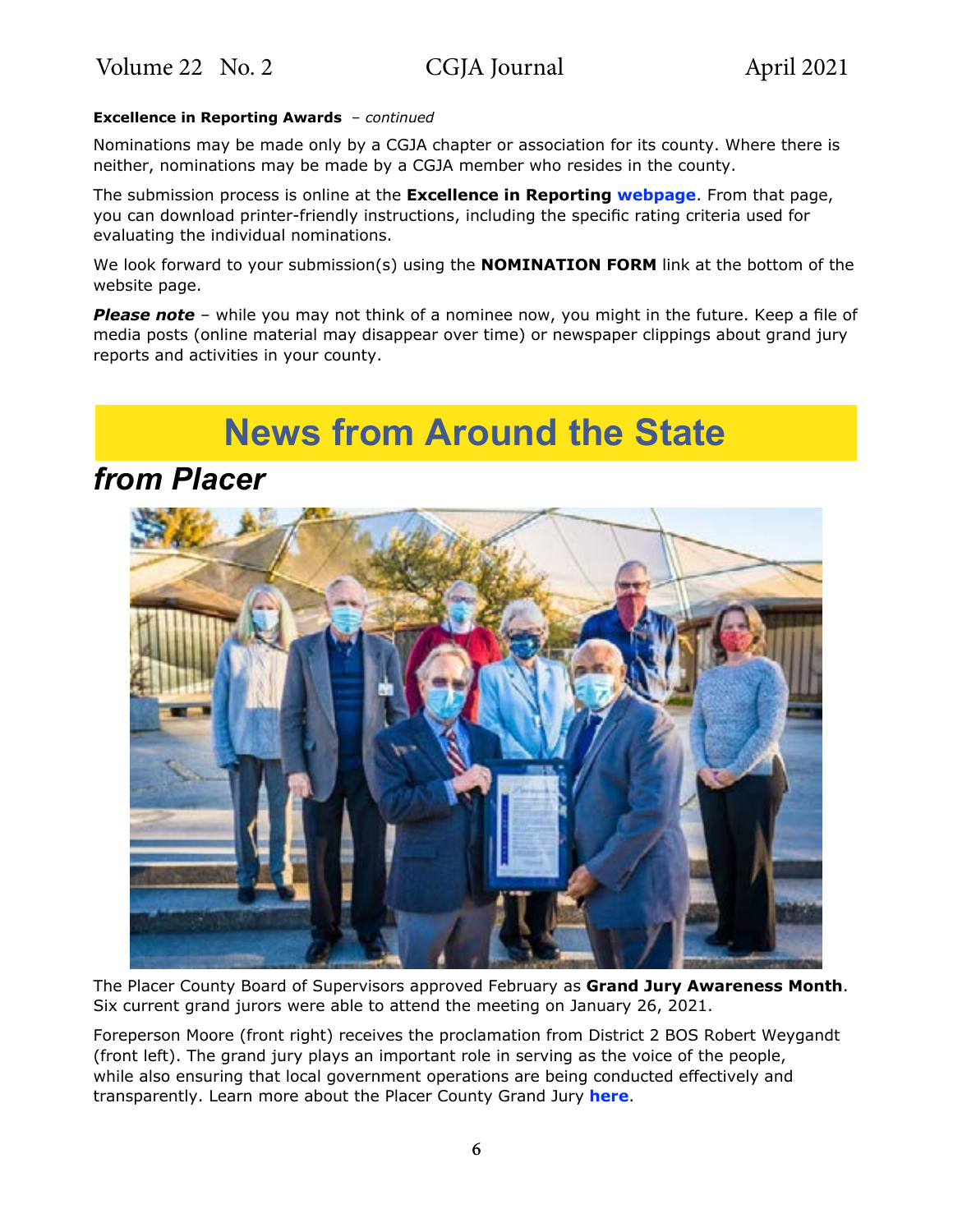## *from the Mother Lode by Linda Toren, Recording Secretary*

The Mother Lode Chapter (representing Amador, Calaveras and Tuolumne) has a logo. It was designed by Calaveras High School graduate and artist, Kelly Baird. She has designed logos for two other Calaveras County organizations, F*riends of the Calaveras County Library* and *Poet Laureate*.

We are the only multiple-county chapter in the state. We provide information to the public about the civil grand jury process, aid with continuity reports and support current grand juries in their respective counties.

Any organization who has searched for a logo knows that the journey takes time. A logo is a visual symbol used to



instantly identify a company, organization, product or brand. Logos may show an entity's name spelled out with letters or they may be abstract designs, such as the Nike stripe. It must be appropriate for the different situations in which it will be used, e.g., screens, business cards, letterheads, banners, newspaper adverts, etc. The search required finding elements that represent our region, researching logos for other chapters across the state, and understanding what makes a logo.

We chose water, trees, mountains and the scale of justice. Using those elements, Kelly provided samples of the logo along with font choices and colors. The options bounced back and forth many times resulting in a unique logo with balanced composition and colors that pop.

# **Recent Board Actions**

### **Board Meeting, February 23, 2021**

Appointed Larry Herbst as director for Southern Region, replacing Ron Zurek.

Approved 2021 Nominations and Elections Committee members.

Appointed Diane Lloyd to the Finance Committee.

Approved CGJA tax preparer change.

### **Executive Committee Meeting, March 17, 2021**

Appointed Lou Panetta as president for the remaining 2010-21 term.

### **Board Meeting, March 23, 2021**

Ratified the Executive Committee's appointment of Lou Panetta as President of CGJA for the remainder of the 2021-22 term.

Approved and established the James Ragan Memorial Fund with the purpose to be determined by the Board of Directors within the next 60 days.

Ratified the President's appointment of Larry Herbst as Vice President of CGJA for the remainder of the 2021-22 term.

*All approved board meeting minutes are available on the CGJA* **[website](https://cgja.org/board-minutes)***.*

**NOTE**: We encourage members to attend meetings of the board of directors. They are held on the fourth Tuesday of the month via Zoom (no meetings in July and rarely in December). The agenda along with Zoom information is available a week before the meeting. **[Read more.](https://cgja.org/current-agenda)**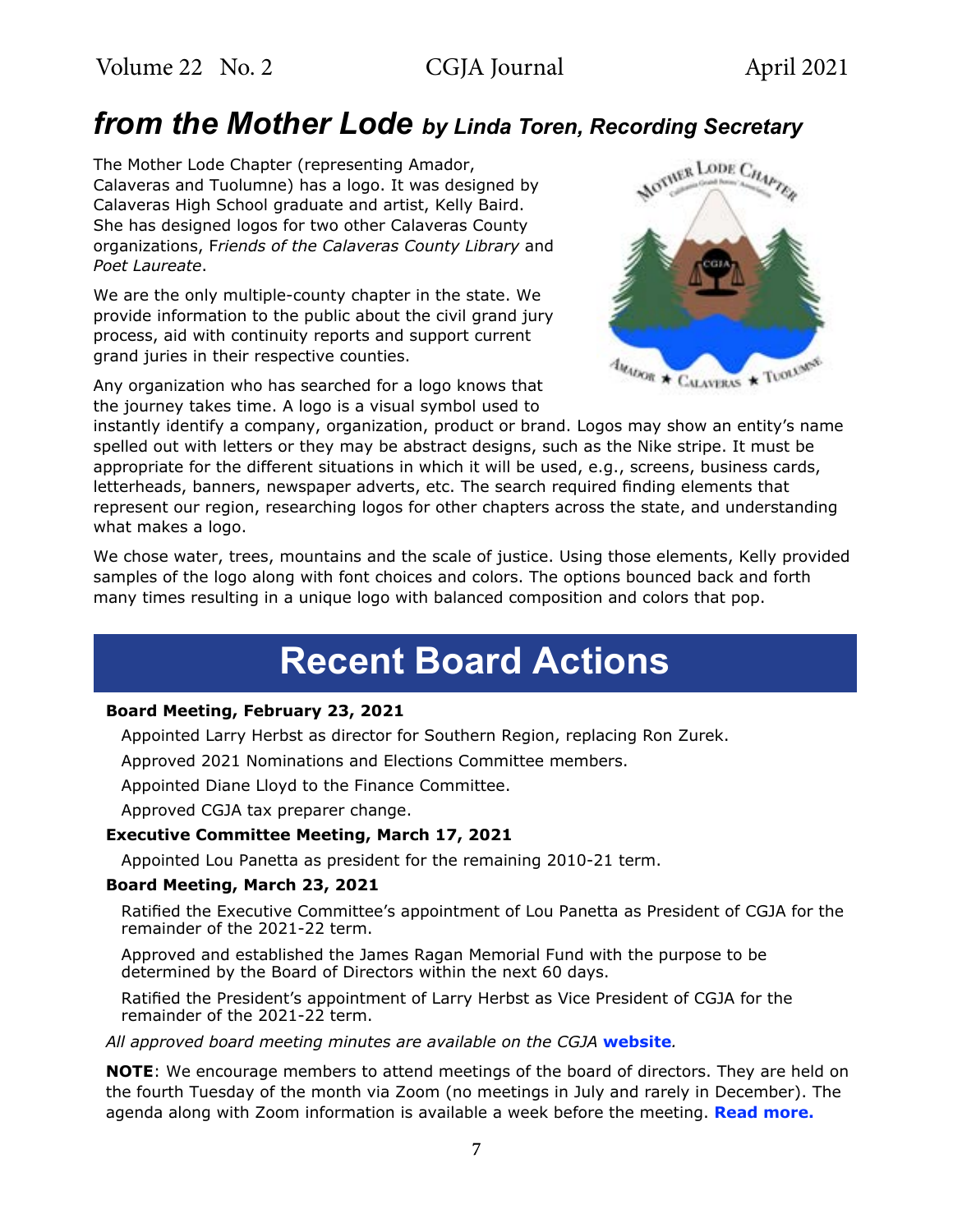### <span id="page-7-0"></span>**2020-2021 CGJA Training Program Update by Marsha Caranci, Chair, Training Committee**

The 2020 CGJA training program has rolled over into 2021 and keeps on going, much like the Energizer bunny. We have become a year-round program.

While many courts impaneled a regular grand jury in 2020 and will do so again around July 1 of 2021, some of those juries were not impaneled until the fall. Others were impaneled as late as December or early January, becoming "calendar-year" juries. Some of them will serve for twelve months, and others will serve an extended term so the jury can go back to a fiscal-year term starting in July 2022. A few courts are just now impaneling a grand jury as COVID restrictions become less of a concern.

We started the 2020 training season last June and have a couple more regular training seminars scheduled in April. We will end up having trained over 800 jurors and alternates over that 10-month span. And then we will start over again in June.

We provided two "seasons" of Foreperson and Pro Tem Workshops this year, offering three workshops during the fall months, and two more in January. We have three scheduled for July of 2021.

We trained over 260 jurors during our "fall" Report Writing Workshops. During our first ever "spring" Report Writing Workshop season, we will train another 140 or so jurors, most of whom were impaneled in January.

Lastly, 42 grand jury legal advisors participated in Legal Advisor Workshops in November, December and January. The next round starts in May.

There were times in the fall and early winter months of 2020 when we were presenting regular training seminars, Report Writing Workshops, Foreperson and Pro Tem Workshops and Legal Advisor Workshops all within days or weeks of each other. Most of these sessions were presented remotely using Zoom from our own homes – at least we knew where we were each day!

We expect to train around 35 grand juries during the summer months and a few next January (those that plan to remain on a calendar-year). Other courts won't impanel a new jury until July of 2022. See page 10 for our training schedule. In addition to those workshops, some of the regular training sessions will begin in June.

The CGJA trainers have been amazing through all of this – adjusting to these changes and learning to present the curriculum very effectively using Zoom. In the midst of this busy schedule, we continue to improve our presentations with our yearly curriculum revisions.

Sadly, we have lost a number of trainers this past year. COVID concerns, personal health issues, moves out-of-state and two deaths have taken a toll. Those of us who are left remain dedicated to providing the best training possible to grand jurors and legal advisors, giving them the tools and knowledge that they need to be successful.

If you have any questions about our 2021 CGJA training program, contact Marsha Caranci, Chair, CGJA Training Committee, *[cgjatraining@cgja.org](mailto:cgjatraining%40cgja.org?subject=CGJA%20training)*.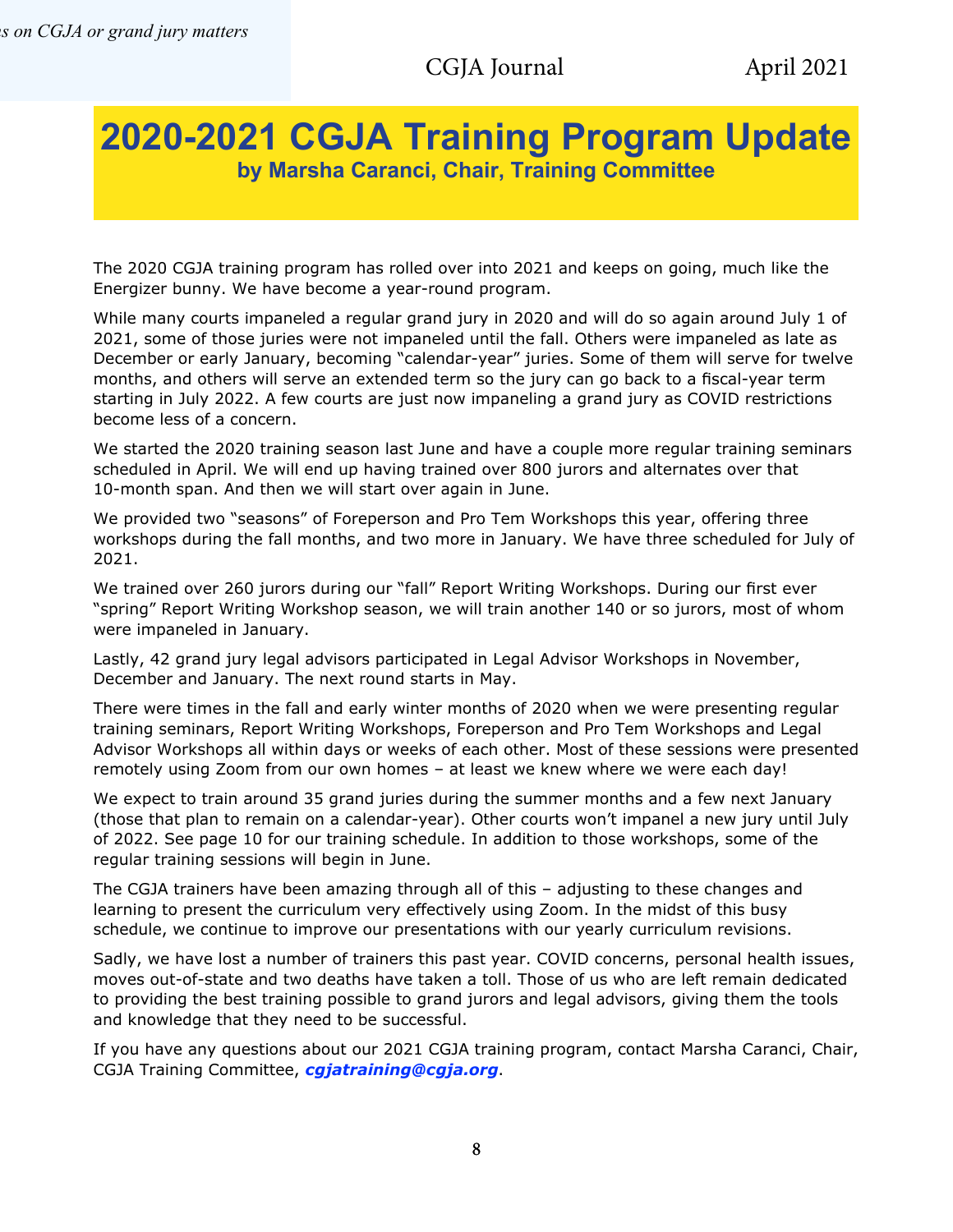## <span id="page-8-0"></span>Ask the Trainer by Marsha Caranci, CGJA Training Chair



*This regular column allows the CGJA training team to share with*  Journal *readers our responses to questions we receive from grand jurors. Please remember: Do not take any response as legal advice, and contact your local legal advisors to answer any question that might divulge confidential information.* 

*Please submit your questions to me at [cgjatraining@cgja.org](mailto:cgjatraining%40cgja.org?subject=CGJA%20Training). Our response to your edited or redacted question might appear in a future edition of the* Journal.

### **Q. Can a grand jury investigate how a board of supervisors responds to residents' complaints?**

**A.** Penal Code §925 allows the grand jury to investigate any of the "operations, accounts, and records" of the county. We read that section to mean any operations of any county board, commission, committee, department, office or officer — as long as the grand jury does not comment on the merit, wisdom or expediency of an entity's substantive policy determinations. (78 Ops.Cal.Atty.Gen. 290)

If the county does not have a policy for responding to complaints, the grand jury can recommend the board develop a policy, but if a policy already exists, the jury should not comment on the particulars of what it says since the board has the sole authority to shape policy. The jury can look at how the policy was put into place (whether the board adopted the ordinance or policy at an open meeting pursuant to the Brown Act, for example), whether the board and its staff are following the adopted policy or whether a problem exists which the board should address by developing a policy.

### **Q. How are other grand juries performing their jail inspections during COVID-19?**

**A.** Penal Code section 919(b) requires only that the grand jury "inquire into the condition and management of the public prisons each year." Ordinarily, the term "public prisons" refers to state prison facilities, but the grand jury certainly has jurisdiction to also investigate the county jail and/or juvenile hall.

If your grand jury routinely "inquires" into a local jail facility, there are ways to do that without actually taking a tour. You might request copies of the biennial reports that the Board of State and Community Corrections (BSCC) issues on local detention facilities within each county. You can also set up a remote interview by video conference with the jail commander.

Keep in mind that there is no requirement for any kind of report on any of these facilities. If the grand jury is going to issue a report, it must be based on a full and complete investigation, not just a single tour, review of a report or interview.

For more on CGJA's recommendations regarding detention facility inquiries and investigations, go to **[Documents related to Jails and Prisons](https://cgja.org/sample-documents#JailsPrisons)** and click on *Detention Facility Inspection Guidance During the COVID 19 Pandemic*. If the jury is interested in writing a report, it should see *Reporting on Jails and Prisons* on the **[same page](https://cgja.org/sample-documents#JailsPrisons)**.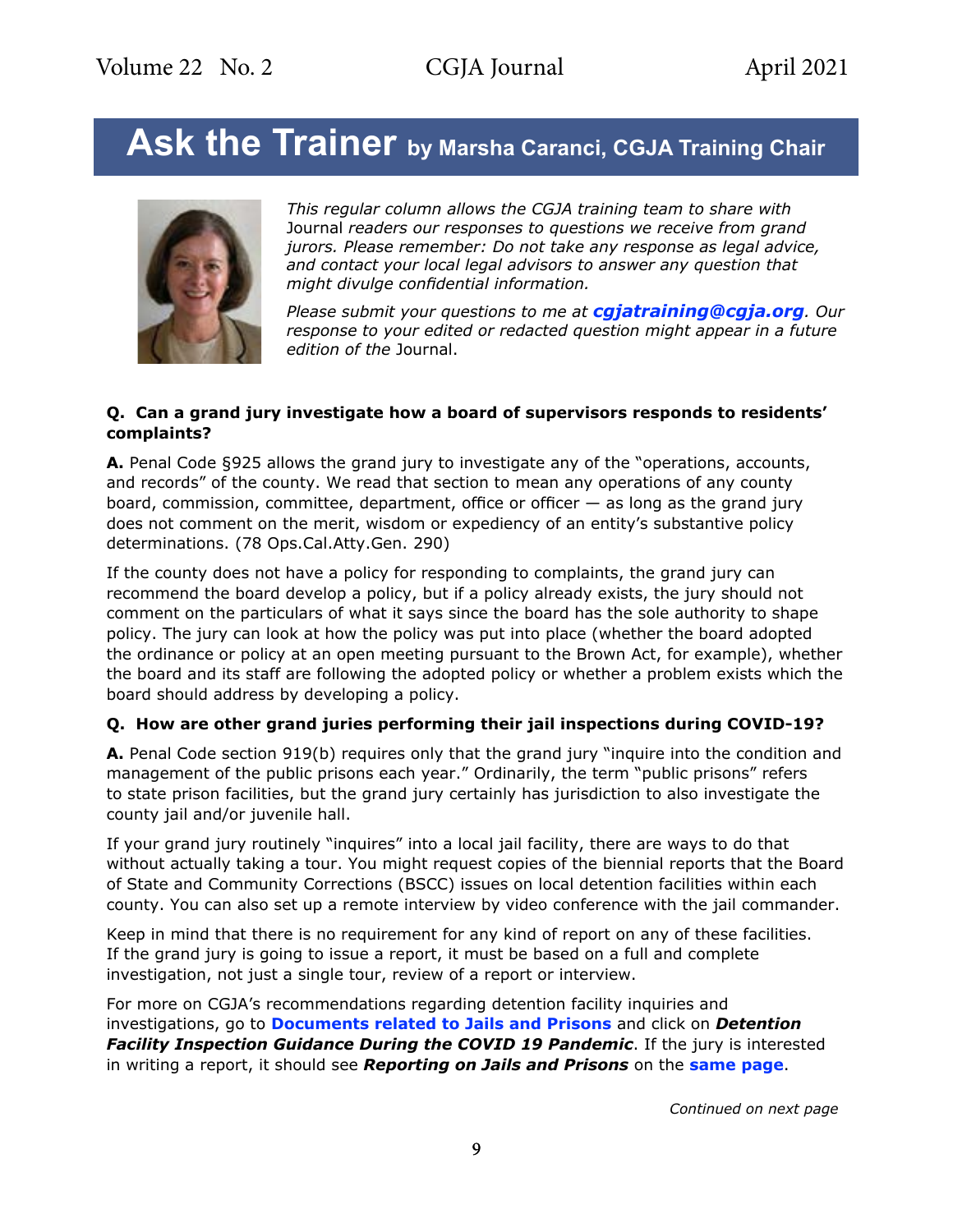### <span id="page-9-0"></span>**Ask the Trainer –** *continued*

### **Q. If our grand jury is working on a report about a topic that was reported on by a previous grand jury, can we re-use some of the original report? Can references that are still relevant be recited? Can references be made to the interviews conducted by the previous grand jury?**

**A.** No portion of a previous report can be used in your grand jury's report. Each grand jury is required to base any report they release on their own investigation. If records from the previous grand jury's investigation were formally passed forward to your grand jury, you can read that information to learn more about the topic.

However, your grand jury's report can only include information that is verified during your own investigation, and interviews must be conducted again. Any jurors who served on last year's jury are sworn to secrecy and may not reveal to other jurors anything they know about the topic that does not appear in the report that was released or in the investigation file if it was passed forward.

# **2021 CGJA Training Dates Announced**

The CGJA Training Committee is pleased to announce the following training dates for 2021:

### **Grand jury training seminars for jurors and alternates**

To be scheduled for each grand jury as requested; can be arranged by contacting *[cgjatraining@cgja.org](mailto:cgjatraining%40cgja.org?subject=CGJA%20training)*.

### **Foreperson and pro tem workshops**

Three workshops, each consisting of two half-day sessions (1:30 p.m. – 4:30 p.m. each day) to be presented on Zoom:

*Thursday and Friday, July 8 and 9 (registration deadline June 30) Wednesday and Thursday, July 14 and 15 (registration deadline July 5) Monday and Tuesday, July 19 and 20 (registration deadline July 12)*

### **Report writing workshops**

Can be scheduled for individual grand juries if all 19 members will attend, or jurors can attend one of these multi-county workshops, consisting of two half-day sessions (9:00 a.m. – 12:00 p.m. each day) to be presented on Zoom:

*Closed: March 29 and 30 (registration deadline was March 19) Thursday and Friday, April 15 and 16 (registration deadline April 5) Thursday and Friday, May 6 and 7 (registration deadline April 26)*

*Monday and Tuesday, June 7 and 8 (registration deadline May 27)*

Additional report writing workshops will be scheduled in the fall of 2021, dates to be announced.

### **Legal advisors' workshops**

The State Bar has authorized CGJA as an MCLE provider. CGJA offers MCLE credit to grand jury legal advisors who attend one of our Legal Advisors' Workshops, which will be held during two half-day sessions (9:00 a.m. - 12:00 p.m. each day), presented on Zoom:

*Thursday and Friday, May 20 and 21 (registration deadline May 10) Thursday and Friday, August 26 and 27, 2021 (registration deadline August 16) Thursday and Friday, January 27 and 28, 2022 (registration deadline January 17)*

More detailed information and online registration for the workshops listed above can be found on our website at **[cgja.org/training-general-information](https://cgja.org/training-general-information)**.

Or, for further information, contact Marsha Caranci at *[cgjatraining@cgja.org](mailto:cgjatraining%40cgja.org?subject=CGJA%20training)*.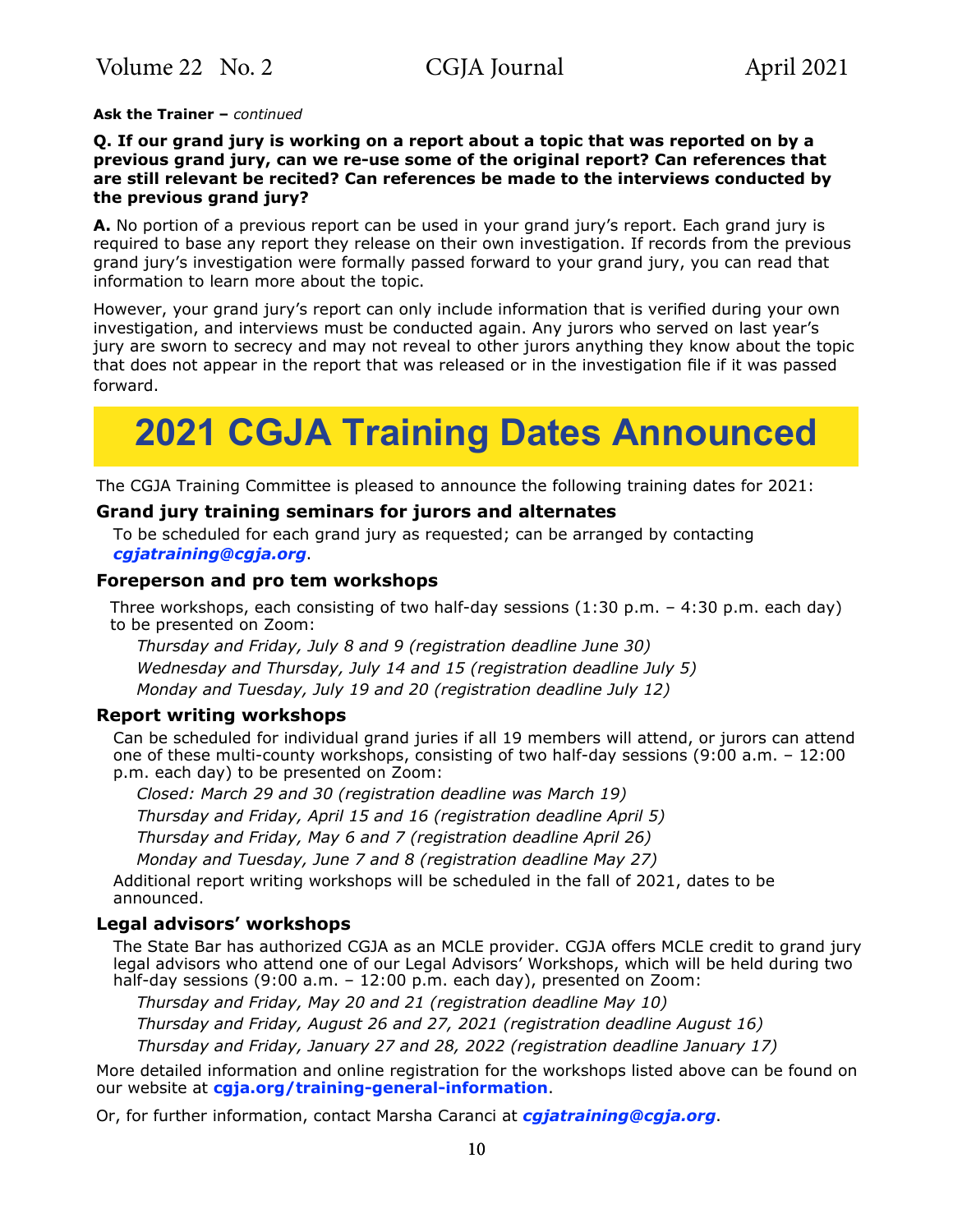### **California Grand Jurors' Association Balance Sheet, as of December 31, 2020**

<span id="page-10-0"></span>

|                                  | Total     |  |
|----------------------------------|-----------|--|
| <b>ASSETS</b>                    |           |  |
| <b>Current Assets</b>            |           |  |
| <b>Bank Accounts</b>             |           |  |
| 1000 General Fund                |           |  |
| 1004 Chase Checking              | 68,086    |  |
| 1006 Chase Savings               | 225       |  |
| 1051 Training Reserve            | 30,000    |  |
| 1053 J. Zepp Fund                | 2,200     |  |
| 1055 Rainy Day Fund              | 12,863    |  |
| 1056 Training Scholarship        | 4,000     |  |
| 1058 Bill Trautman Memorial Fund | 4,410     |  |
| Total 1006 Chase Savings         | \$53,699  |  |
| Total 1000 General Fund          | \$121,784 |  |
| <b>Total Bank Accounts</b>       | \$121,784 |  |
| <b>Total Current Assets</b>      | \$121,784 |  |
| <b>Fixed Assets</b>              |           |  |
| 2900 Property and Equipment      |           |  |
| 2911 Fixed Assets                | 8,253     |  |
| 2951 Accumulated Depreciation    | $-7,914$  |  |
| Total 2911 Fixed Assets          | \$339     |  |
| <b>TOTAL ASSETS</b>              | \$122,123 |  |
| LIABILITIES AND EQUITY           |           |  |
| Liabilities                      |           |  |
| <b>Total Liabilities</b>         | \$783     |  |
| Equity                           |           |  |
| 2310 Retained Earnings           | 86,275    |  |
| Net Income                       | 35,066    |  |
| <b>Total Equity</b>              | \$121,340 |  |
| TOTAL LIABILITIES AND EQUITY     | \$122,123 |  |



### *[Visit our website](https://cgja.org/)*

Editor: *[Barbara Sommer](mailto:Barbara%20Sommer?subject=CGJA%20Grand%20Jurors%27%20Journal)*. Publications support: CGJA Public Relations Committee.

The views expressed in the *Grand Jurors' Journal* are those of the writers unless otherwise stated. The CGJA Board of Directors disclaims any liability arising from errors or omissions. The Editor has the right to accept, edit or reject submitted articles. ©2021 All rights reserved.